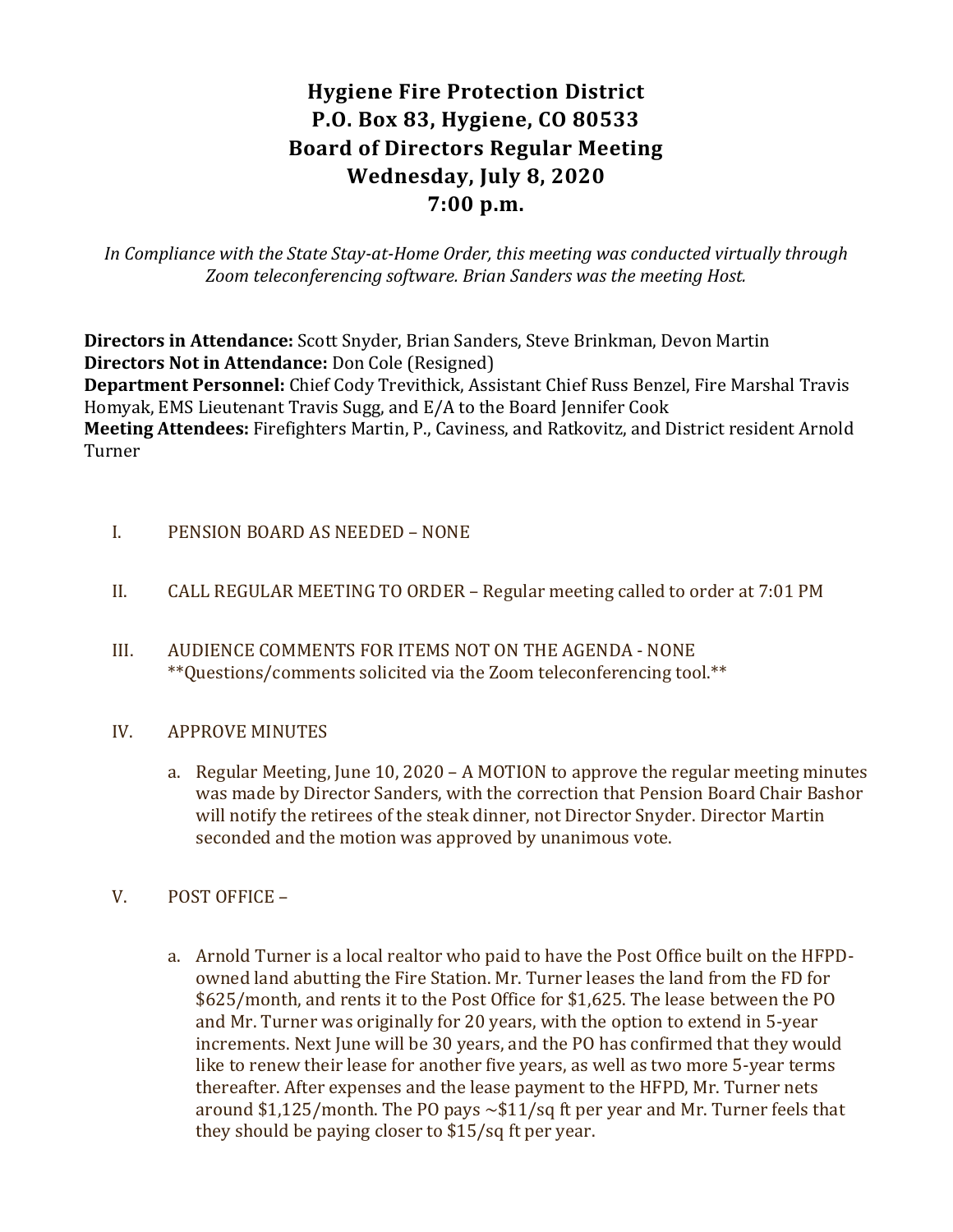- b. There seems to be a lack of clarity on who "owns" the post office. Mr. Turner built it and his understanding is that, as long as it operates as a USPO, he owns the building and the HFPD owns the land on which is sits. Director Martin proposed having a real estate attorney look over the lease/original documents. The USPO has retained the services of commercial real estate firm of Jones Lang LaSalle to represent them in this discussion. The firm will need to be paid a commission of 4% of the total 5-year lease term, approximately \$4,400. We will need to address who is responsible for paying the commission, either the Turner family will pay, or the cost will be divided between the Turner family and the HFPD in some way.
- c. Mr. Turner offered to meet with Director Snyder or the HFPD attorney to jointly review the documents that he has, and explain why he believes that it supports his position. Chief Trevithick noted that the respective lease copies may not be identical, since there is no evidence in the HFPD copy that suggests the building has to stay in the Turner family. Director Snyder will schedule a time to meet with Mr. Turner, to collect copies of his documents and distribute them to the Board.
- d. We will have a real estate attorney look over the documents that Director Snyder receives from Mr. Turner. Chief Trevithick will try to contact some of the Board members who were involved at the time that the PO lease was created, almost 30 years ago.
- VI. REPORTS
	- a. Treasurer's Report
		- i. Treasure Transfer Status
			- 1. Director Sanders will provide Director Snyder with a document to sign that will authorize Director Sanders to access the CSAFE account.
			- 2. Director Sanders is now a signatory on all bank accounts. Former Director Baldrige needs to confer digital authorization for him to have online access.
			- 3. Director Sanders will contact the SDA for login credentials so that he can get more information on the Gallagher Amendment.
				- The Gallagher Amendment is up for public input. Director Sanders suggests more discussion by the Board, and possibly communicate the situation to the District members through the website and/or social media. Director Brinkman proposed also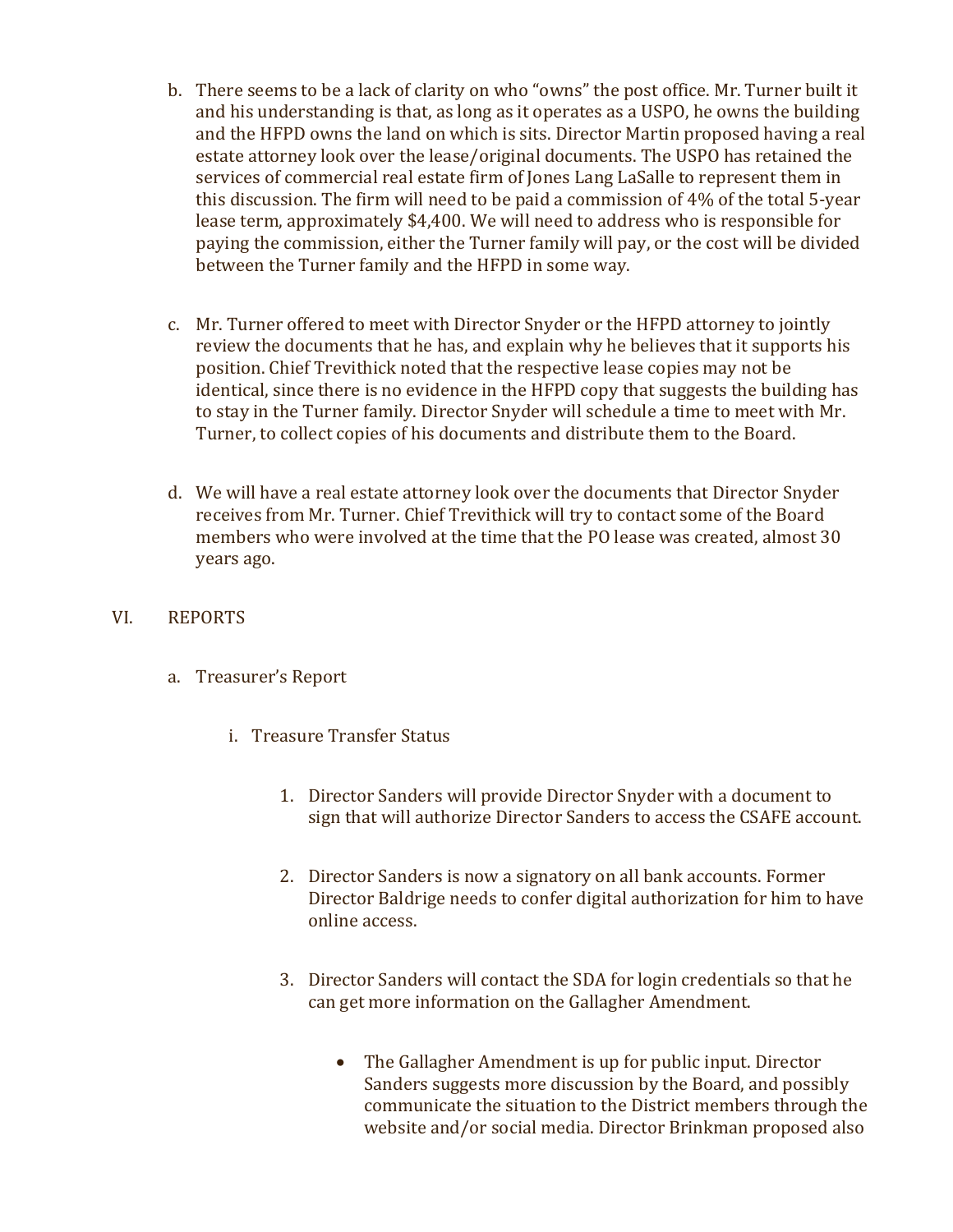sending out a mailer to alert the District members of the need to get involved for their own benefit.

- 4. Director Martin will get her board profile to Director Sanders in the next week so that it can be posted on the website.
- ii. June Financials The balance sheet and budget-to-actual reports were reviewed. Director Sanders would like to make one more full review before presenting to the board for approval, so the June financials and the second quarter financials will be voted on at the August meeting.
	- 1. Director Sanders added some color coding to the adjacent notes on the financials.
		- Yellow: Pressing and may need to be addressed moving forward
		- Green: Current information that is useful to be aware of
		- White/no-color: Useful ongoing detail, but not necessarily specific to the current month
	- 2. There was some discussion about exclusion fee payments and how they should be entered into the financials. The payments are not income, but rather a pass-through fee reimbursement for attorney costs related to property exclusion requests.
		- Director Brinkman will send Director Sanders the Lyons Gaddis bill related to the exclusions, so that we're sure that we are being reimbursed by the developers for the full amount of the bill.
	- 3. Chief Trevithick will alert Director Sanders when the final large payment on the truck is coming due. There will be some additional costs thereafter for outfitting the truck for wildland, medical, etc.
	- 4. FF Ratkovitz is managing the paperwork and submissions to the state for COVID-19 reimbursements. She reported that there is no definitive due date to apply for COVID-19 expense reimbursements. They make 2-3 distributions per year and the application process is simple. Prepurchase funding is available, as well as post-purchase reimbursements. Director Sanders will create a new file on Google Drive and put PDF copies of all relevant receipts for FF Ratkovitz to access whenever she makes the application.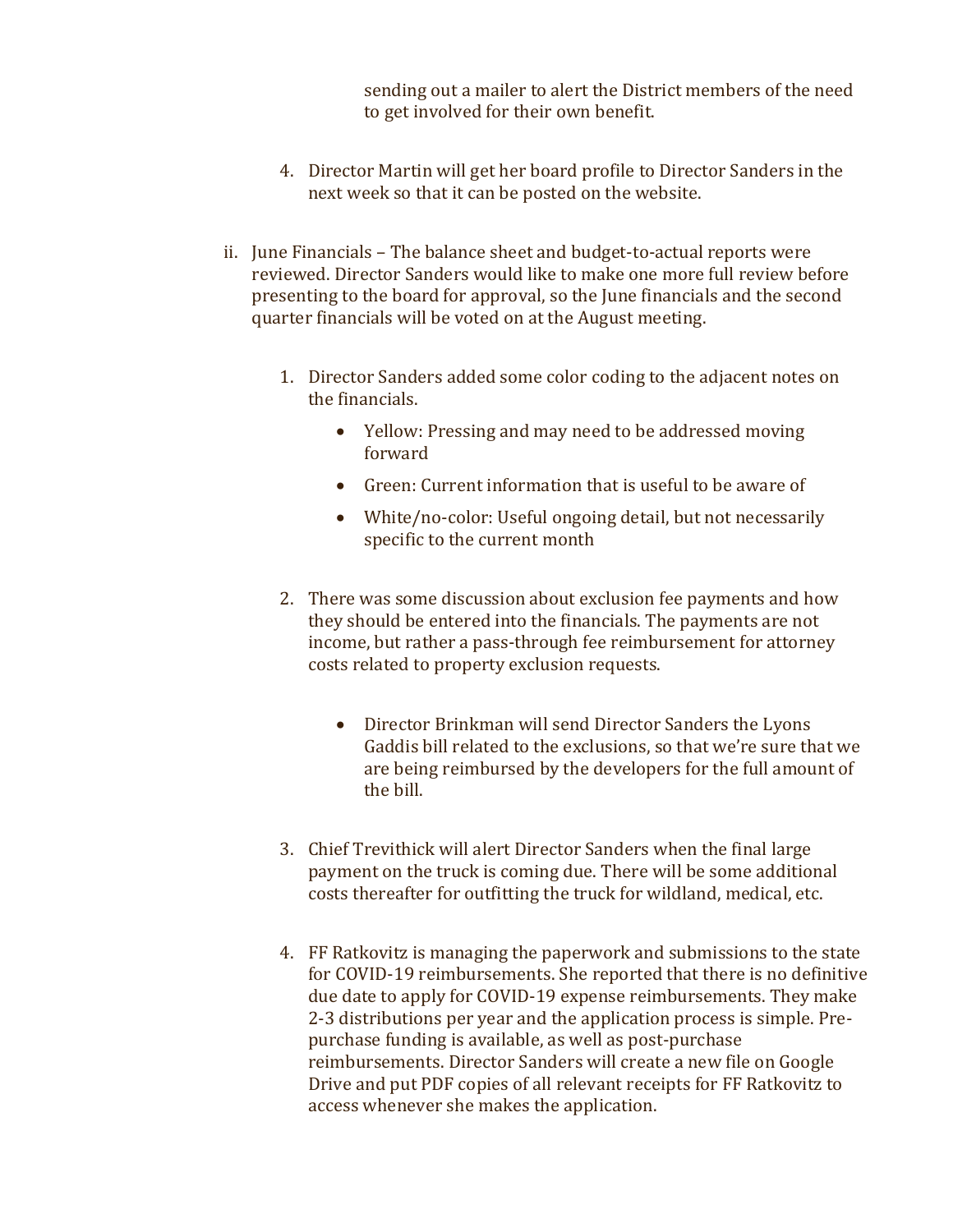- iii. Audit Status The audit must be submitted by September 2020.
- iv. CPA Search Ongoing. The CPA that we used to prepare the audit will not be able to review financials on a monthly basis.
- b. Secretary's report
	- i. Upcoming deadlines The Steak Dinner and Christmas Party.
		- 1. In consideration of the State's COVID-19 safety guidelines and concern for protect our members, the Board decided that this year's steak dinner will be cancelled.
	- ii. The transparency notice has been posted on the SDA website. Oaths of Office and bonds for the new Board members have been submitted to the County.
- c. Run Data Director Cole was responsible for run data, but he recently resigned from his position on the Board. Chief Trevithick will touch base with former Board member Judy Koslov to see if she would be willing to resume those duties on a volunteer basis. She could meet with the shift workers to get the needed information and prepare the reports as she did before. She would not have direct access to the system so there would not be a risk of exposing personal or medical detail to a non-authorized member.
- d. Chief's Report
	- i. Fuel Tanks Chief Trevithick got a new bid to wire in the new tanks for  $\sim$ \$3,800, which is the lowest yet, but still much higher than the amount budget for this job. Because the fuel tanks will eventually be moved to the permanent training ground when such land is secured, we will be installing temporary wiring in the meantime. Instead of burying the lines, temporary wiring will be fed through rigid conduits, secured to the ground, and will be fully up to code. The extra funds above budgeted amount will be pulled from the Building account.
	- ii. Shift Coverage Assistant Chief Benzel presented shift coverage numbers for June. We had 100% coverage for the entire month, and there were between two and four workers on every shift. There were quite a few days with multiple calls within a short period of time. Because we had so many people on shift and responding, the Department was able to successfully take care of all of them – including a structure fire in Lyons that had 12-13 HFPD responders.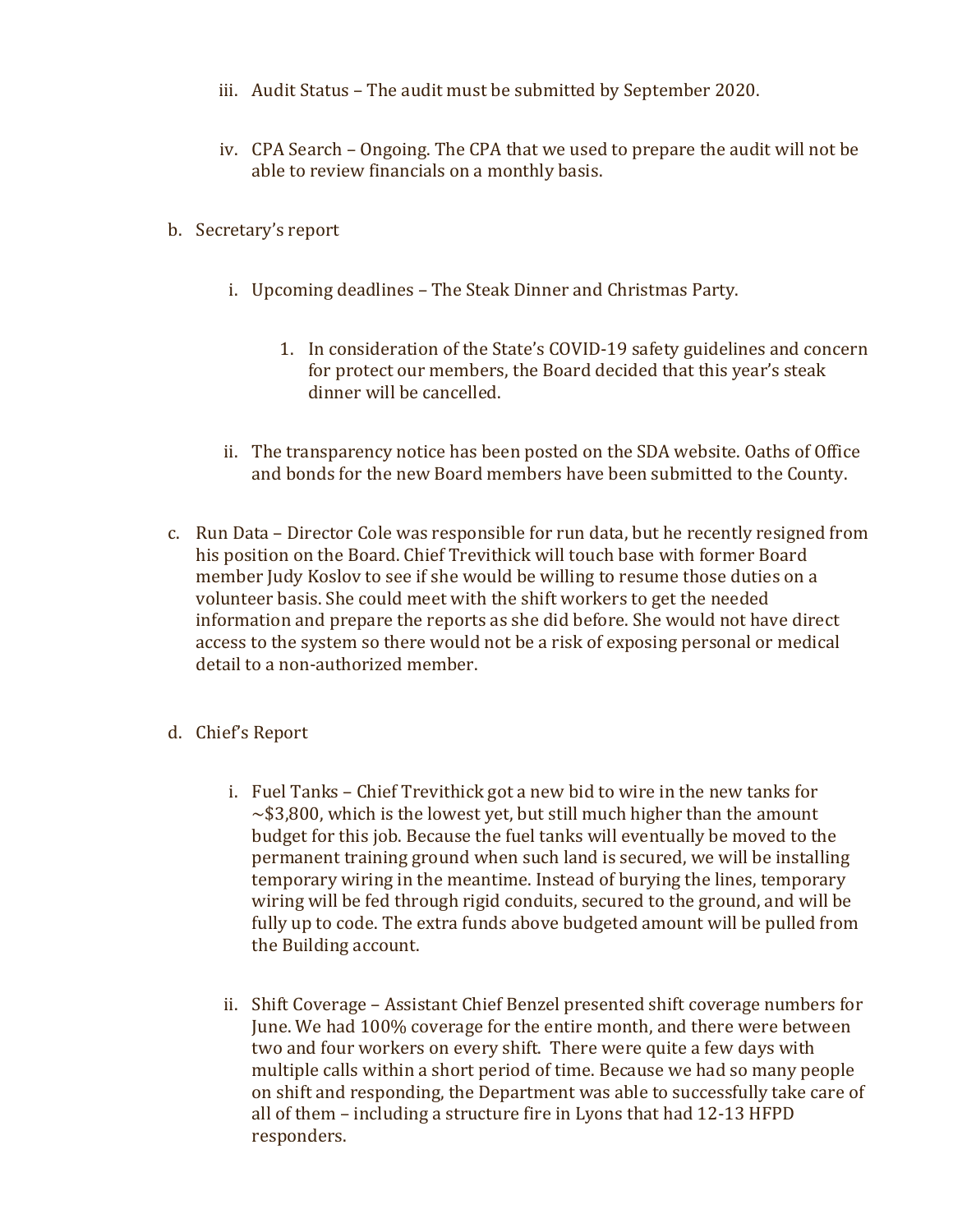- iii. EMS Management In process
- iv. Other Issues & Opportunities
	- 1. The title for the rescue trailer that was approved for sale last month is still in Amgen's name. As a FD, we are not required to have plates or titles for all of our apparatus. If we were to sell or donate it to another FD, it wouldn't be a problem, but we would need to secure the title if we were to sell it to a an individual or business. Chief Trevithick has someone who is interested and ready to buy, but we cannot complete the sale until we have the title. Chief Trevithick has attempted to address this problem with multiple people at Amgen, without success. He called CDOT and they sent information to get a bond that could help secure the title, but the process will take between one and six months to complete.
	- 2. Chief Trevithick, Training Captain Barnaby, and Fire Marshal Travis Homyak are flying out to the Rosenbauer plant next week to do the final Timberwolf inspection. Assuming that everything looks the way we want, it will be ready for delivery soon. Both wildland and structure crews are making equipment orders that should arrive right around the time that the truck is delivered.
	- 3. The truck check system is working well. Members are finding problems in advance and, consequently, we're sending a lot of apparatus to be fixed. Mountain View has completed most of the repairs and returned them in a very short period of time, but we're starting to exceed the amount budgeted for repairs and maintenance. 2803 is going in tomorrow to deal consequences of algae getting into the fuel filter again. This has been a problem for  $\sim$ 4 years, since filling up at a station that mixed Biodiesel with regular diesel. There's no way to permanently fix this problem without replacing the fuel system entirely.
	- 4. The Department is still holding trainings sessions over Zoom as much as possible, but we're now doing some in-person trainings as well. Social distancing is being enforced. If someone is feeling sick, they are not allowed to show up. The apparatus, equipment, and fire station continue to be cleaned and disinfected regularly.
- v. Mutual Aid, Lyons FPD, Water Rescue
	- 1. Assistant Chief Benzel presented the new version of the Mutual Aid Agreement with Lyons. The only real change from the previous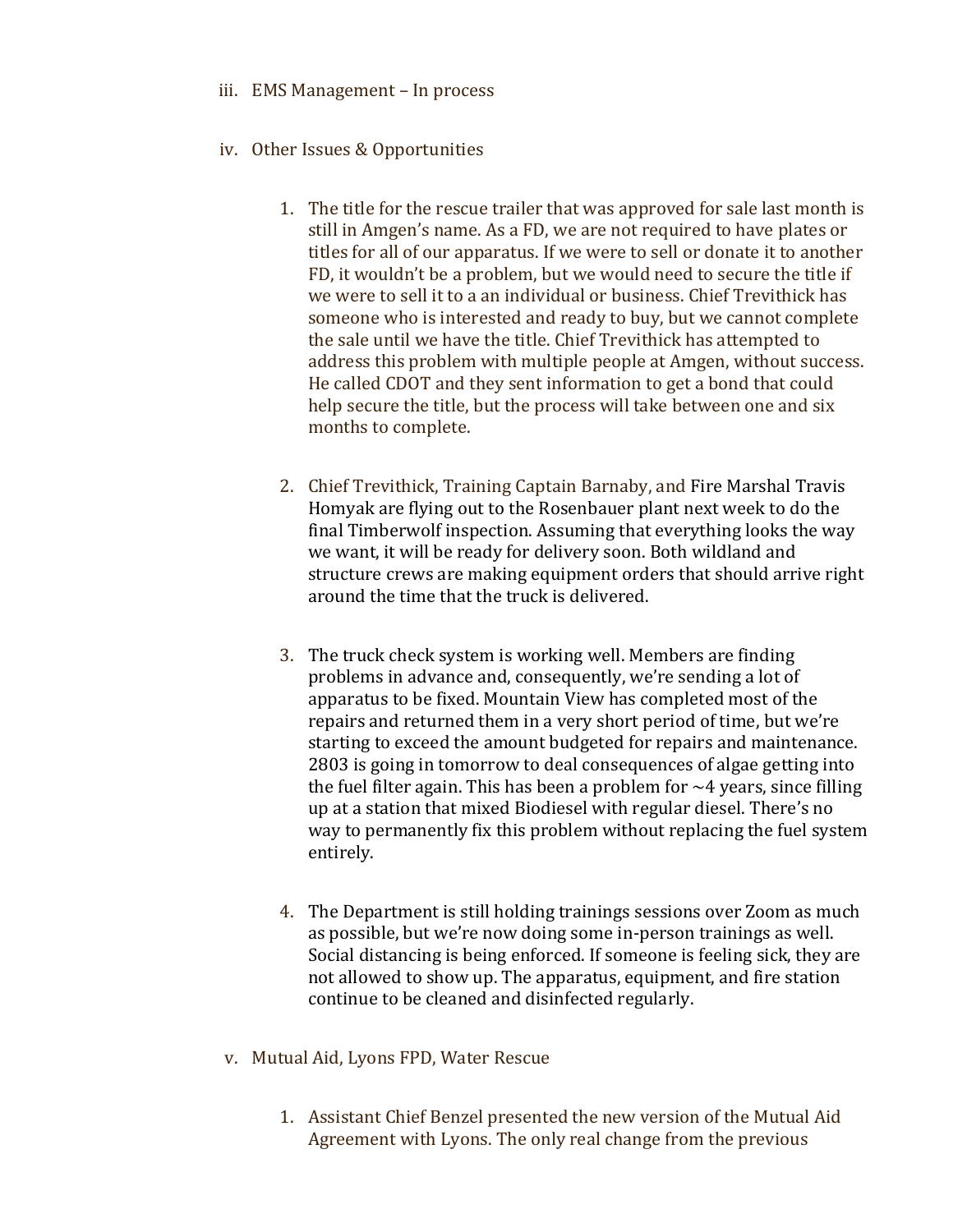agreement is in section 2.3, which states: "The parties agree to respond as automatic aid on swift water rescues that occur in the town of Lyons, east to Highway 36 and Highway 66." The boundaries are also slightly different from before. The objective for the change is to get on the first tone, so that the HFPD can get notified sooner and ensure a faster response.

- A MOTION to approve the renewed Auto-aid Agreement with Lyons was made by Director Brinkman. Director Sanders seconded and the motion was approved by unanimous vote.
- Chief Trevithick will leave the new agreement in Director Snyder's box. Director Snyder will sign and then put it in Director Brinkman's box for a second signature.
- 2. Lyons is focusing on addressing their command structure, including looking to fill a couple of paid spots, and deciding how they want to organize moving forward. It is a difficult situation for them and the HFPD has offered to help in any way possible. Some of the volunteers pulled back because they supported the former Chief and opposed his forced resignation, but others members are stepping up to serve the Lyons FPD and residents. We can still rely on them for auto aid and mutual aid.

### VII. OLD BUSINESS

- a. Temporary Training Ground Lease Roberta Sadar is comfortable with and ready to sign the lease that we've drawn up to use some of her property for temporary training grounds. We can get the Conexes transported and set up as soon as both parties sign the lease.
	- i. A MOTION to approve the lease was made by Director Sanders. Director Brinkman seconded and the motion was approved by unanimous vote.
- b. Use of Department Vehicles, see draft Assistant Chief Benzel presented the latest version of the Fleet Use Policy, with the recent corrections by board members. In addition to the content, the presentation has also been changed; it is a single policy, comprised of two parts, so the policy is now at the top of the document and the waiver at the bottom.
	- i. A MOTION to approve the Fleet Use Policy was made by Director Brinkman. Director Sanders seconded and the motion was approved by unanimous vote.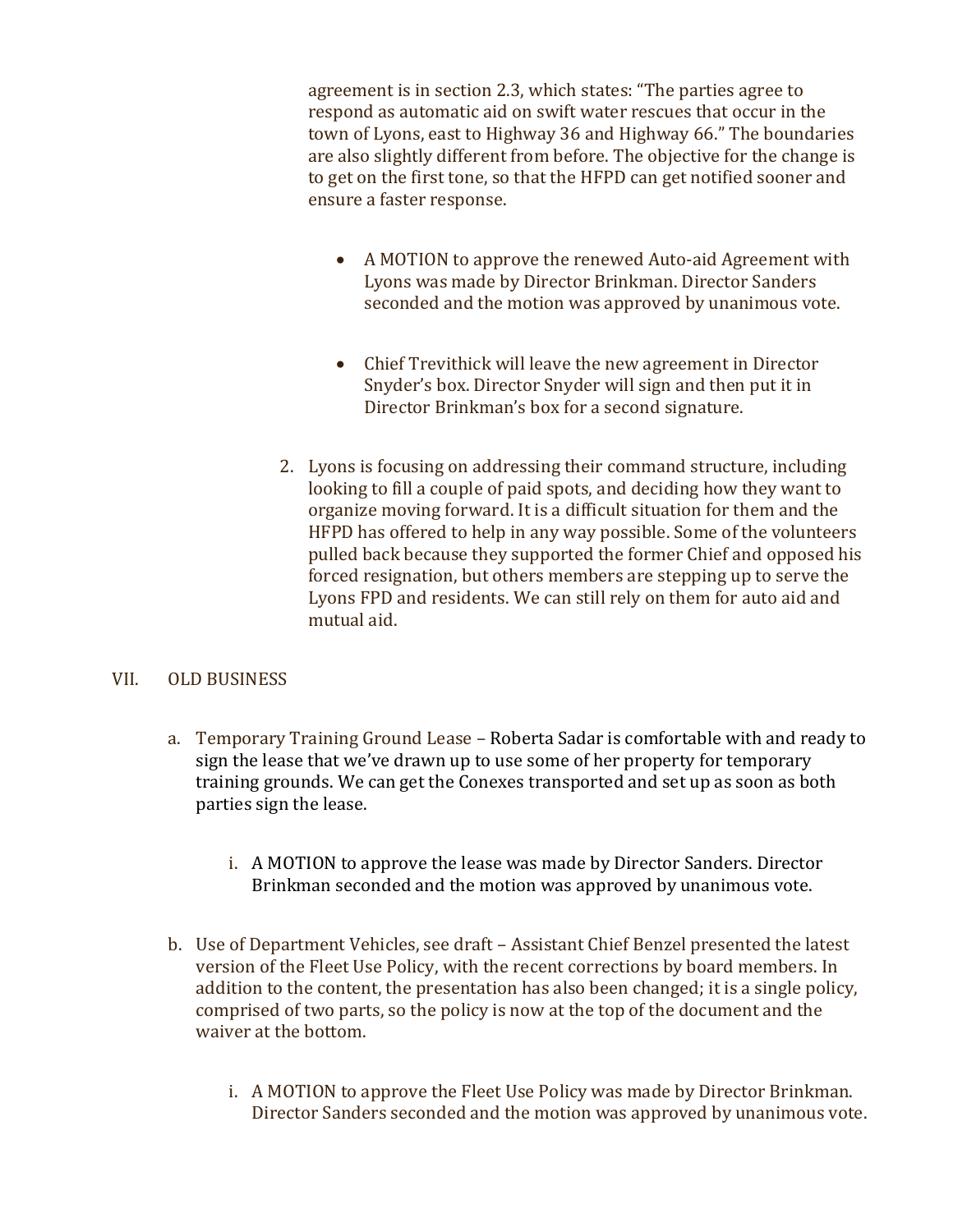#### VIII. NEW BUSINESS

- a. 2020 General Election/District Boundary Map
	- i. We received communication from Boulder County, asking if we intend to participate in the next general election.
	- ii. As we exclude properties, the change to our District boundaries are reflected on the County GIS maps. When they post the map with the most recent exclusions, we need to get a copy so that we can file an updated copy of the HFPD boundaries.
- b. Recognition for departing Board Members Director Snyder bought gift certificates for former Directors Koslov and Baldrige, as a thank you for their service, and would like to be reimbursed. Chief Trevithick will put a reimbursement request form in Director Snyder's mailbox. Director Snyder also suggested that the HFPD purchase plaques for each of them that they could display in their homes. We have a budget for such gifts. The Board will decide what they would like inscribed on each plaque and Chief Trevithick will have them made.
- c. Board Vacancy The Board needs to fill the spot recently vacated by Don Cole. Around the time of the last election, there were two District residents who had expressed interest in serving, but had to withdraw for personal reasons. Director Snyder will contact each of them to assess their respective ability and willingness to fill a Board seat. Director Sanders will post an announcement on the website.
	- i. Volunteer FF Patrick Martin, husband of Director Martin, would also like the opportunity to be considered if it does not present a conflict of interest. Jen will look into the rules on whether one or two Department Members are allowed to serve on the Board at one time.
	- ii. Director Cole was responsible for Department insurance policies and communications. Chief Trevithick receives the bills though, so we are not at risk of missing any payment obligations. There isn't much else that needs to be done with the insurance until the policy renews. As we get closer to that date, Chief Trevithick recommends assigning a Board member to spend some time reviewing the policy.
- d. Assistant Chief Benzel brought up report on a local Missing Person. The Department will likely participate in the search effort.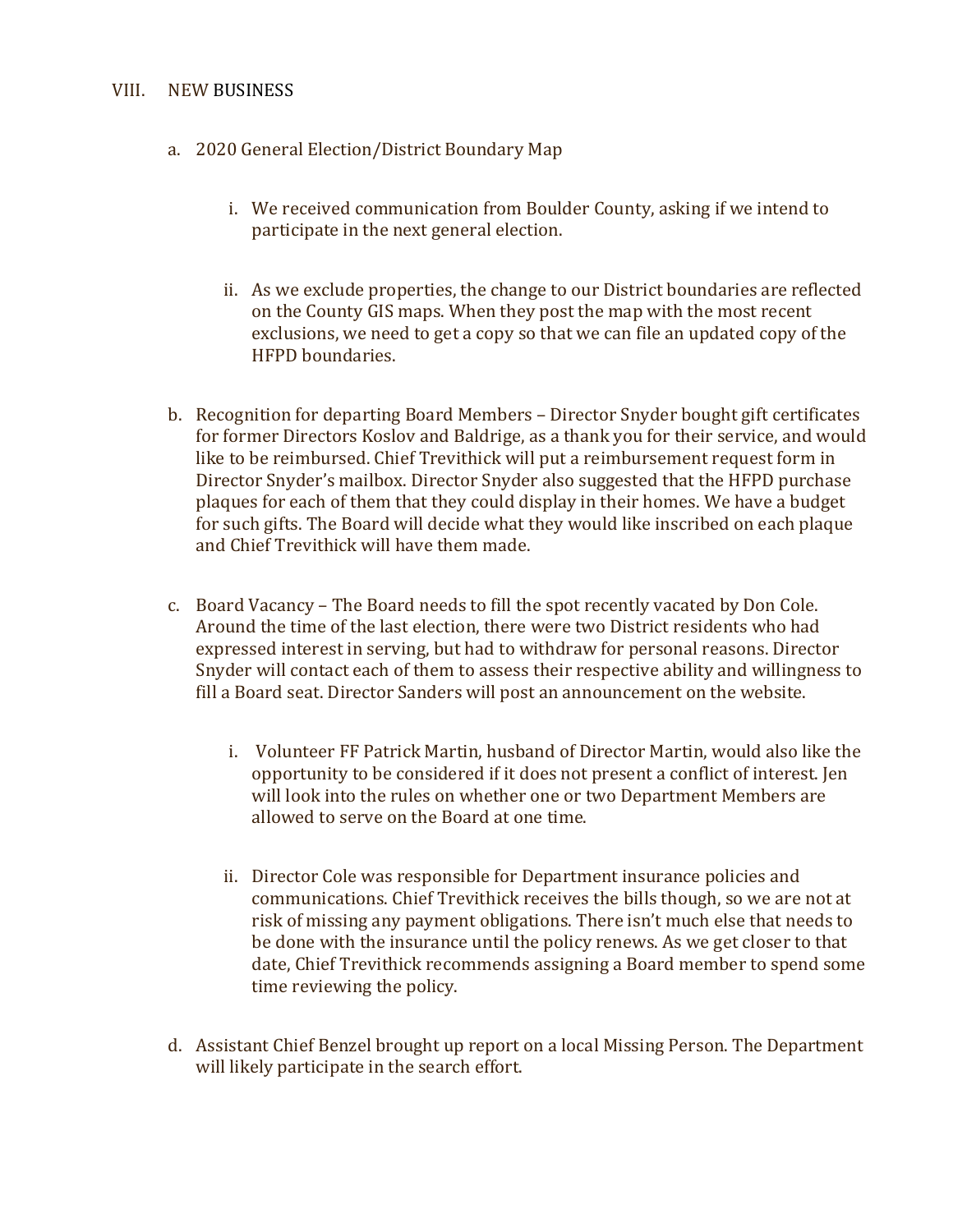- e. Fire Marshal Travis Homyak requested approval to purchase 10 Class A uniforms for all of the officers, at a cost of \$635. The uniforms being used right now are very mis-matched in length, style, color, material and age; and do not lend to a respectful or professional appearance at formal events (graduations, funerals, etc.) by HFPD personnel. This expense is not budgeted for 2020 so it was decided that we would purchase four Class A uniforms for the Chief Officers only. Uniforms for the other six officers will be included in the 2021 budget.
	- i. Director Sanders requested a price breakdown of uniform components by class. Fire Marshal Travis Homyak will provide the information.
- f. Director Sanders suggested having a table of apparatus, with their respective purposes, age, and "life," so that we can plan for replacement. We have something along that line, which Director Brinkman will send to Director Sanders for review and/or suggestions. We are putting aside \$70k/year into the vehicle replacement fund, but that is not enough to cover the full cost of apparatus that will continually need to be replaced. 2801 is the oldest, and just shy of 20 years in service. Chief Trevithick is considering switching over to a Type 3 from a Type 1 when the time comes to replace it. The main difference between the two is the size of the pump and the amount of water that it can carry. A Type 3 is smaller, which means that it's less of a financial outlay. It also correlates better to District operations. The slightly reduced capacity of a Type 3 will have little impact when responding to a fire quickly and, due to the shift program, members are able to quickly be on scene. Conversely, not having a Type 1 in the Department could potentially hurt our ISO rating, which could have an impact on insurance premiums. Chief Trevithick will continue to research replacement options.
- g. Director Snyder noted that the 2021 budget is coming up soon. Chief Trevithick will ask the Officers to start preparing and prioritizing their wish lists. Director Snyder asked that the consolidated wish list include as many of the foreseeable needs for the Department (training center, truck purchases, station additions, etc.), so that the Board has a clear understanding of both short- and long-term requests.
- h. The HPFD is next up on the list of deployments if there is a wildfire in this region. Unfortunately, the Type 6 that would be deployed is currently undergoing maintenance but, if we get it back in time to get called for deployment, the Type 6 could generate up to  $\sim $20,000$  to the HFPD. Two people have recently gone on single resource deployments. The Department will front compensation for those members, and Chief Trevithick will submit paperwork for payment reimbursement to the federal government.
- i. We're in need of a new small business printer/scanner. We could lease one for an estimated \$160 per month, or buy one if it can be found for a reasonable price. If we lease, we wouldn't have to worry about repair or replacement costs, but we would have to make the monthly lease payments indefinitely. If we purchase one, we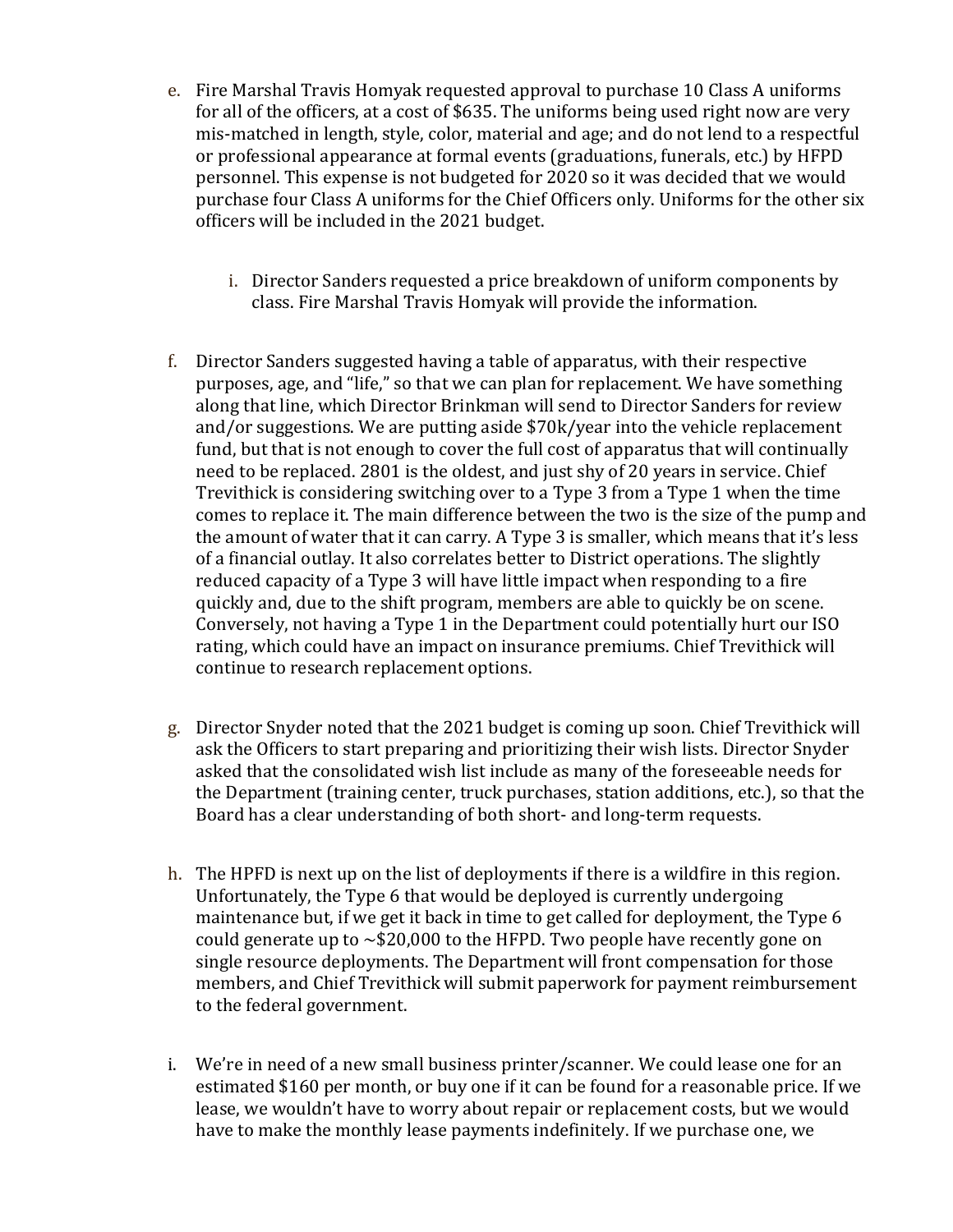would have a much larger outlay, and equipment malfunctions could leave us without a printer for an extended period of time, but we would own it with a single payment. Director Snyder has a contact for a printer lease that he will send to Chief Trevithick.

#### IX. AGENDA NEXT MONTH

- a. Work Session? None
- b. Regular Meeting No discussion
- X. ADJOURNMENT A MOTION to adjourn the meeting was made by Director Brinkman at 9:10 PM.

Motion/Resolution Summary:

- MOTION to approve the regular meeting minutes
- MOTION to approve the renewed Auto-aid Agreement with Lyons
- MOTION to approve the temporary training ground lease with Roberta Sadar
- MOTION to approve the Fleet Use Policy
- MOTION to adjourn the meeting

### **ACTION ITEMS:**

### **Chief Trevithick**

- − Try to contact some of the Board members who were involved at the time that the PO lease was created
- − Alert Director Sanders when the final large payment on the truck is coming due
- − Touch base with Judy Koslov to see if she would be willing to resume preparing run data
- − Leave the new Auto Aid Agreement in Director Snyder's box
- − Put a reimbursement request form in Director Snyder's mailbox
- − Get plaques made once the Board decides on the wording for each of the former Directors
- − Ask the Officers to start preparing and prioritizing their 2021 budget wish lists, including large or long-term requests

### **Assistant Chief Benzel – NONE**

### **Fire Marshal Homyak**

− Provide the Board with a price breakdown of uniform components, by class

### **All Board Members**

− Decide what to inscribe on the recognition plaques for former members Koslov and Baldrige